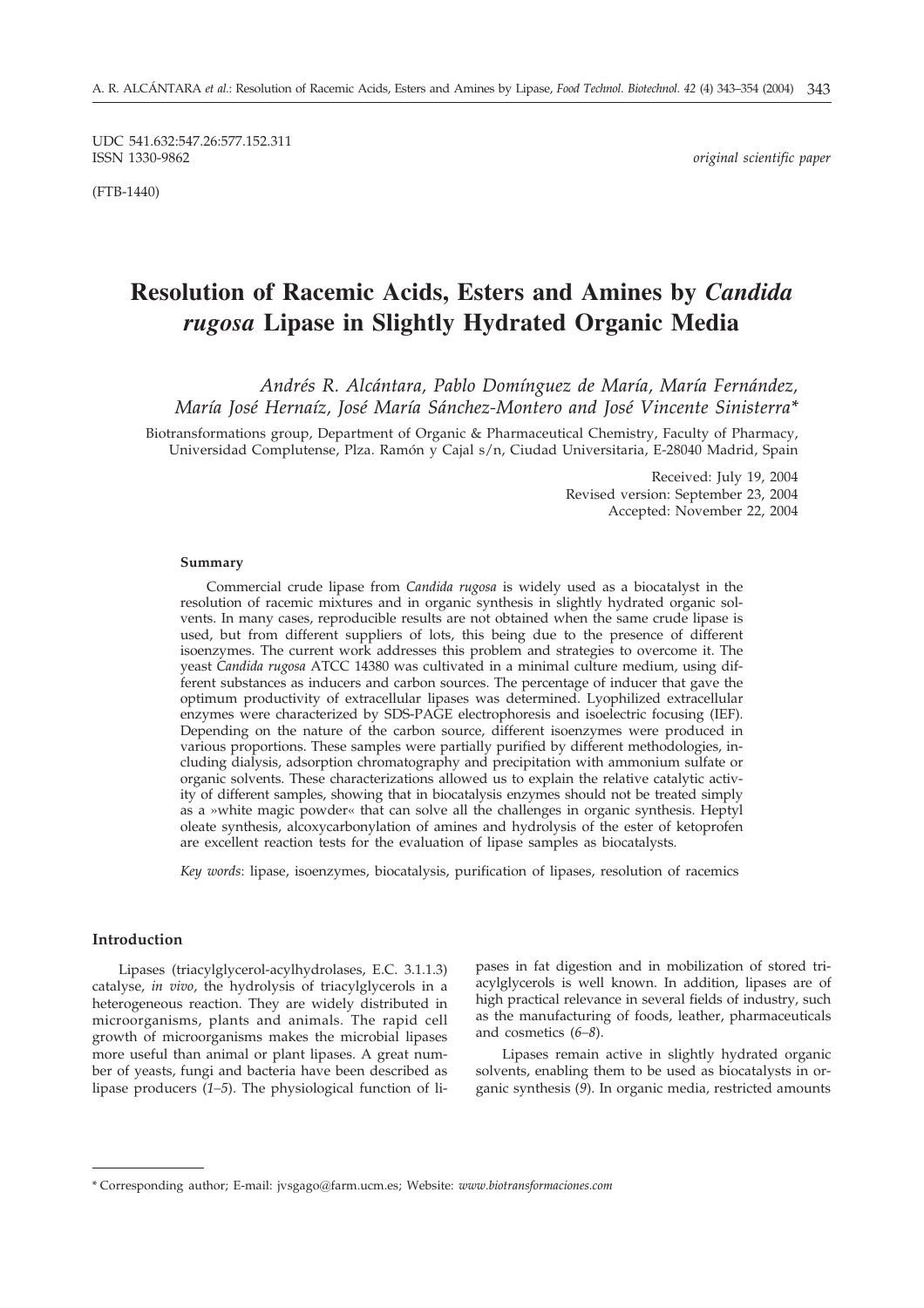of water reduce the hydrolytic activity of lipases and the enzymes can be used as effective biocatalysts in a wide range of stereoselective reactions: including hydrolysis, esterification, transesterification and aminolysis (*10–13*).

Commercial lipase from *Candida rugosa* is probably the most traditional biocatalyst. Nevertheless, preparative organic chemists and chemical engineers are often discouraged by the poor reproducibility in either or both the yield and the enantiomeric excess (e.e.) of some *C. rugosa* lipase-catalysed reactions. This poor reproducibility occurs even when they use »the same commercial enzyme« from different lots or suppliers. In the present paper we undertake some fundamental studies to explain the source of these problems. These studies allowed us to select the best biocatalyst for a particular reaction.

#### **Materials and Methods**

Commercial lipases from *C. rugosa* (Type VII) were obtained from Sigma Chemical Co. (Alcobendas, Spain) (Lot 78H1147) and from Roche, L-3 lyophilized Chyrazyme® (Lot 83934628-04). *(R)*- and *(S)*-2-(3-benzoyl)- -phenylpropionic acid (ketoprofen) and 2-(4-isobutylphenyl)propionic acid (ibuprofen) were gifts from Menarini Laboratories (Barcelona, Spain). Arabic gum, *p*-nitrophenyl acetate (*p*NPA), *(R,S)*-1-phenylethylamine, vinylchloroformiate, acetone, 1-dodecanol, *n*-butanol, *n*-octanol, *n*-propanol, tributyrin, NaCl, glycerol, isooctane and vinyl acetate were obtained from Sigma-Aldrich (Alcobendas, Spain). Oleic acid and *n*-heptanol were provided from Merck.

#### *Microorganism, medium and growth conditions*

*Candida rugosa* ATCC 14830 was maintained on YED (Yeast Extract Dextrose) plates at 4 °C. YED medium contains: yeast extract 10  $g/L$ , glucose 20  $g/L$ , and agar 15 g/L. The minimum mineral solution of medium contained: KH<sub>2</sub>PO<sub>4</sub> 15 g/L, K<sub>2</sub>HPO<sub>4</sub> 5.5 g/L, (NH<sub>4</sub>)<sub>2</sub>SO<sub>4</sub> 4 g/L, MgSO<sub>4</sub> $\cdot$ 7H<sub>2</sub>O 1 g/L, and micronutrients: FeCl<sub>3</sub> 10 mg/L, biotin 0.008 mg/L, thiamin 0.2 mg/L and inositol 0.004 mg/L. Preliminary studies were carried out in 250-mL flasks, with 50 mL of culture medium and the appropriate carbon source. The flasks were incubated for 72 h at 28 °C in an orbital shaker (Rotabit, Selecta S.A., Spain).

### *Biomass*

Samples were diluted in double-distilled water, and their absorbance at  $A_{600nm}$  was used to measure the cell concentration C, expressed in  $10^6$  cells/mL. The linear relationship was:  $A_{600nm}$ =0.0883 C (10<sup>6</sup> cells/mL) + 0.0183. (r=0.998). The pellets obtained after centrifugation of the samples were dried at 120 °C until constant weight, and the dry cell weight (d.c.w.) was determined.

#### *Fermentation conditions*

Fermentation experiments were carried out in a 6-L Braun fermentor Biostat E (4 L of working volume). Different inducers were used as the carbon source at various percentages: olive oil, sunflower oil, oleic acid, 1-dodecanol and glycerol, according to preliminary assays (*14*). Stirring speed was associated with the oxygen demand, in order to maintain the same oxygen concentration in the fermentor. Extracellular crude lipase was obtained from the fermentor broth after centrifugation to remove the cells. The crude broth was concentrated, ultrafiltered, using a Prep/Scale – TFF concentrator from Millipore with a 30-kDa membrane CDUFC001LL, and lyophilized using a LabConco lyophilizer of 12 liters. The crude lipase was obtained after lyophilisation for 72 h.

### *Esterase activity*

The hydrolysis of *p*-nitrophenyl acetate (*p*NPA) was spectrophotometrically followed ( $\lambda$ =400 nm) at 25 °C, monitoring the absorbance increase due to the *p-*nitrophenol release. The assay mixture (2.7 mL) consisted of 20 µL of *p*NPA (50 mM) in acetonitrile, 2.5 mL of buffer solution (0.1 M Tris/HCl, pH=7.5) and 50 µL of lipase solution. One unit of esterase activity was defined as the amount of enzyme that liberates 1 µmol of *p*-nitrophenol per minute, in these conditions. All enzymatic reactions were duplicated. A maximum standard deviation of 8 % of the degree of conversion was observed.

#### *Lipase activity*

The titrimetric assay was used to determine the lipolytic activity using tributyrin. This activity was monitored in a Metrohm pH-Stat (Impulsomat 614, Dosimat 665 (with microstirrer), pH-meter (Herisau, Switzerland)). A NaOH solution (0.025 M) was used as the titrating agent. The reaction mixture consisted of different volumes of substrate emulsion (varying from 2 to 6 mL), several volumes of lipase solution (which ranged from 0.25 to 1 mL) and 0.1 M Tris/HCl buffer (pH=7), up to a total volume of 10 mL. In a typical procedure, Tris-HCl buffer (pH=7) and enzyme solution were placed in the thermostatically controlled cuvette of the pH-Stat and maintained at 30 °C. The mixture was shaken vigorously for 10 min. Stirring rate was adjusted to approximately 400 rpm and the substrate emulsion was added. In all cases, lipase activity was quantified as the initial reaction rate to avoid possible inhibition that might take place due to the appearance of reaction products. The slopes of the initial linear stretch of the kinetic curves were graphically determined. Experiments were performed in duplicate. Maximum deviations from the mean were less than 5 %. A unit of specific lipase activity was defined as the amount of enzyme that releases 1 µmol of free fatty acid per min and per mL of enzymatic extract.

#### *SDS PAGE electrophoresis and isoelectric focusing*

SDS-PAGE was performed in 15 % polyacrylamide gels, run on a Mini Protean II cell (Biorad Richmond, CA), and proteins were visualized by staining with Coomassie blue according to standard procedures. Molecular weight standards were supplied from Bio-Rad. Isoelectric focusing (IEF) was performed according to the Bio-Rad instructions for the MINI IEF cell. IEF standards were from Bio-Rad: broad range pI=4.45–9.60 and narrow range pI=4.45–6.10. Ampholines (pH=10–3 and 6–4) were also from Bio-Rad. Sample protein concentration was determined according to the Bradford method, using bovine serum albumin as the standard, and equal amounts of protein were loaded.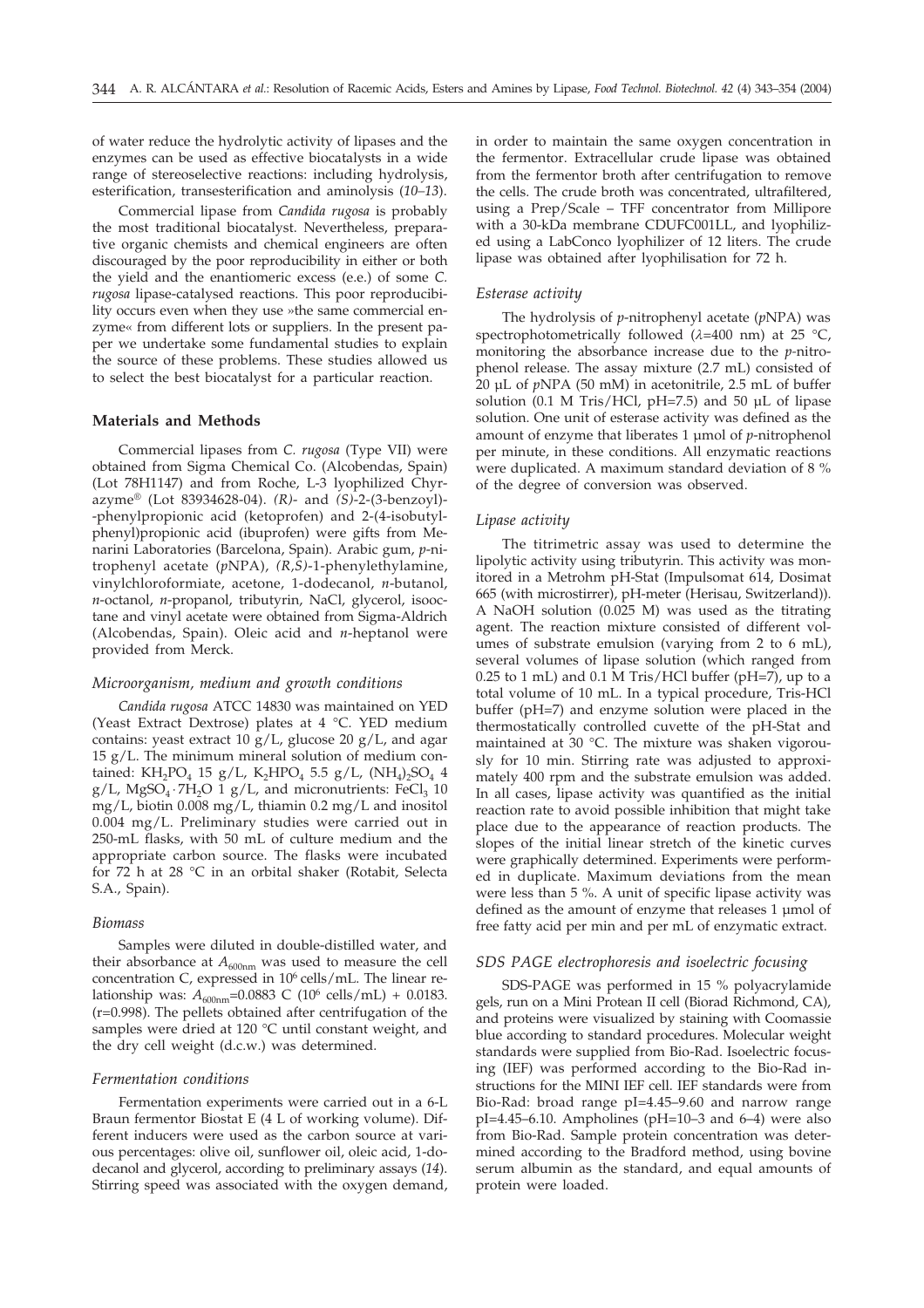### *Synthesis of heptyl oleate*

The reaction mixture was composed of isooctane 3 mL, 1-heptanol 20 mM, oleic acid 20 mM and 0.3 mL of bi-distilled water. The reaction was carried out at 25 °C in 10-mL flasks for 24 h. The samples were analyzed by gas chromatography using a Shimadzu GC-14 A with FID detector and split factor ½ and a SPBTM column ( $15 \text{ m} \times 0.32 \text{ mm}$  and  $0.25 \text{ \mu m}$  film), Supelco Inc. Bellafonte P.A., U.S. Nitrogen was used as the carrier gas at a constant flow of 60 mL/min. Both injector and detector temperatures were 250 °C. An initial temperature of 120 °C was applied for 5 min, followed by a gradient of 15 °C/min to reach 240 °C. This temperature was maintained for 10 min. 1-Octanol was used as internal standard for calibration.

### *Enantioselective esterification of (R)- or (S)- -2-(3-benzoylphenyl) propionic acid (ketoprofen) and other 2-arylpropionic acids*

Standard reaction mixture was composed of isooctane (10 mL), *(R)*- or *(S)*-ketoprofen (66 mM) and 1-propanol (264 mM). The reaction was carried out at 30 °C with magnetic stirring in 25-mL flasks. The addition of the same weight of lipase extracts (0.2 g) started the reaction. Ester conversion was analyzed by HPLC (*15*). The conversion and the enantiomeric excess (e.e.) values were determined using a Chiracel-OD column (Daicel Chemical Ind. Japan). The mobile phase was: hexane/2- -propanol/acetic acid (volume ratio 90:10:1). The flow rate was 0.5 mL/min.

### *Enantioselective hydrolysis of the esters of (R)- or (S)- -2-(3-benzoylphenyl) propionic acid (ketoprofen) and other 2-arylpropionic acids*

The enantioselective hydrolysis of these esters was performed in organic solvents saturated with 0.1 M Tris/HCl buffer (pH=7). The reaction profile was followed by HPLC, as described above.

#### *Enzymatic alkoxycarbonylation*

The octyl and butylvinylcarbonates, which were used as acyl donors, were synthesized according to a previously described methodology (*16*). The enzymatic synthesis of carbamates was performed as follows. To a solution of 1.2 mmol of vinyl carbonate and 2 mmol of *(R,S)*-1-phenylethyl amine in 15 mL of hexane, 0.2 g of catalyst was added. Temperature was 25 °C. After 72 h, the enzyme was removed by filtration. The conversion was determined by HPLC. Chromatographic separation on neutral silica of the resulting residue yielded the carbamate (eluent hexane-ethyl acetate 7:3), and the e.e. was determined by 1H-NMR (*16*). For this purpose we used the chiral shift reagent Tris-[3-(heptafluoropropylhydroxy-methylene)-(+)-camphorate] europium (III) derivative (*16*). The absolute configuration of the carbamate was assigned by comparing its optical rotation value with those of pure homochiral carbamates (*17*). HPLC was performed using a Nucleosil  $C_{18}$  120 (25  $\times$  0.46 cm,  $5 \mu m$ ) column with methanol/H<sub>2</sub>O as eluent (50:50 for butyl carbamate and 40:60 in the case of octyl carbamate); flow rate 0.3 mL/min. The compounds were detected with an UV detector at 254 nm.

### **Results and Discussion**

### *Effect of inducers on the production of Candida rugosa isoenzymes*

*Candida rugosa* (formerly *Candida cylindracea*) is a non-sporogenic, pseudofilamentous, unicellular and non- -pathogenic yeast that synthesizes and secretes a mixture of lipase isoenzymes (*18*) in different proportions, depending on both the fermentation procedure and the inducer (*14*). Pure fermentation control conditions (*19,20*) or pure physiological control of cell growth (*18,21*) have been used to explain this phenomenon. These papers show the isolation, after purification, of several isoenzymes, which have been given different names by different authors: CRLA and CRLB (*22*), or L1 and L2 (*20,21*), or lip 1, lip 2, lip 3, lip 4 and lip 5 (*23,24*).

In our laboratories we have proved that both the percentage and the nature of the isoenzymes excreted by *C. rugosa* ATCC 14380 change depending on the inducer and its concentration. In the first experiment, we tested a culture medium in which the only carbon source was the inducer (*25*). In this case cell proliferation was not observed in the minimum medium, in the absence of inducers.

Table 1 shows the specific lipase and esterase activities obtained at the optimum concentration of each inducer. Note that the optimum percentage of each inducer is different and that the specific lipase activity is always lower than the specific esterase activity. This fact could be related to the presence of esterases and proteases in the cell broth, as described by Sánchez *et al.* (*21*), as will be shown later. We can consider olive and sunflower oils as quite similar inducers of esterase production. Contrarily, sunflower oil gives lower lipase activity than olive oil. This result could be explained by the lower percentage of oleic acid in sunflower oil compared to that in olive oil. Oleic acid is the best inducer for lipase production, as shown by a comparative study of the activity of different carboxylic acids as inducers, using additional carbon sources (*26*). This result is confirmed in the case of oleic and palmitic acids (Table 1). Oleic acid leads to the production of a lot of biomass, so the esterase productivity is lower than in the case of palmitic acid. Nevertheless, the use of palmitic acid leads to a poorer specific lipase activity.

Several alcohols (geraniol, farnesol, nerol, dodecanol) were tested as inducers, but only 1-dodecanol yielded good results. The inducer activity of this alcohol had been previously reported by Ushio *et al*. (*27*) for the production of lipase by *Pseudomonas* sp. Surfactants such as Tween 80 and Span 85 (oleic acid esters) led to good biomass production although the lipase activity was low (Table 1).

The total number of lipase units present in the cell culture broth, corresponding to the three highest specific activities, was  $6.86$  U/mL cell culture broth for 0.2 % olive oil, 3.94 U/mL cell culture broth for 0.5 % oleic acid and 1.04 U/mL cell culture broth for 0.2 % 1-dodecanol (0.2 %). We can say that the secretion of lipases by *Candida rugosa* ATCC 14830 is not related only to the oleic acid structure or to the presence of oil drops in the medium as indicated by Dalmau *et al.* (*28*) because 1-dode-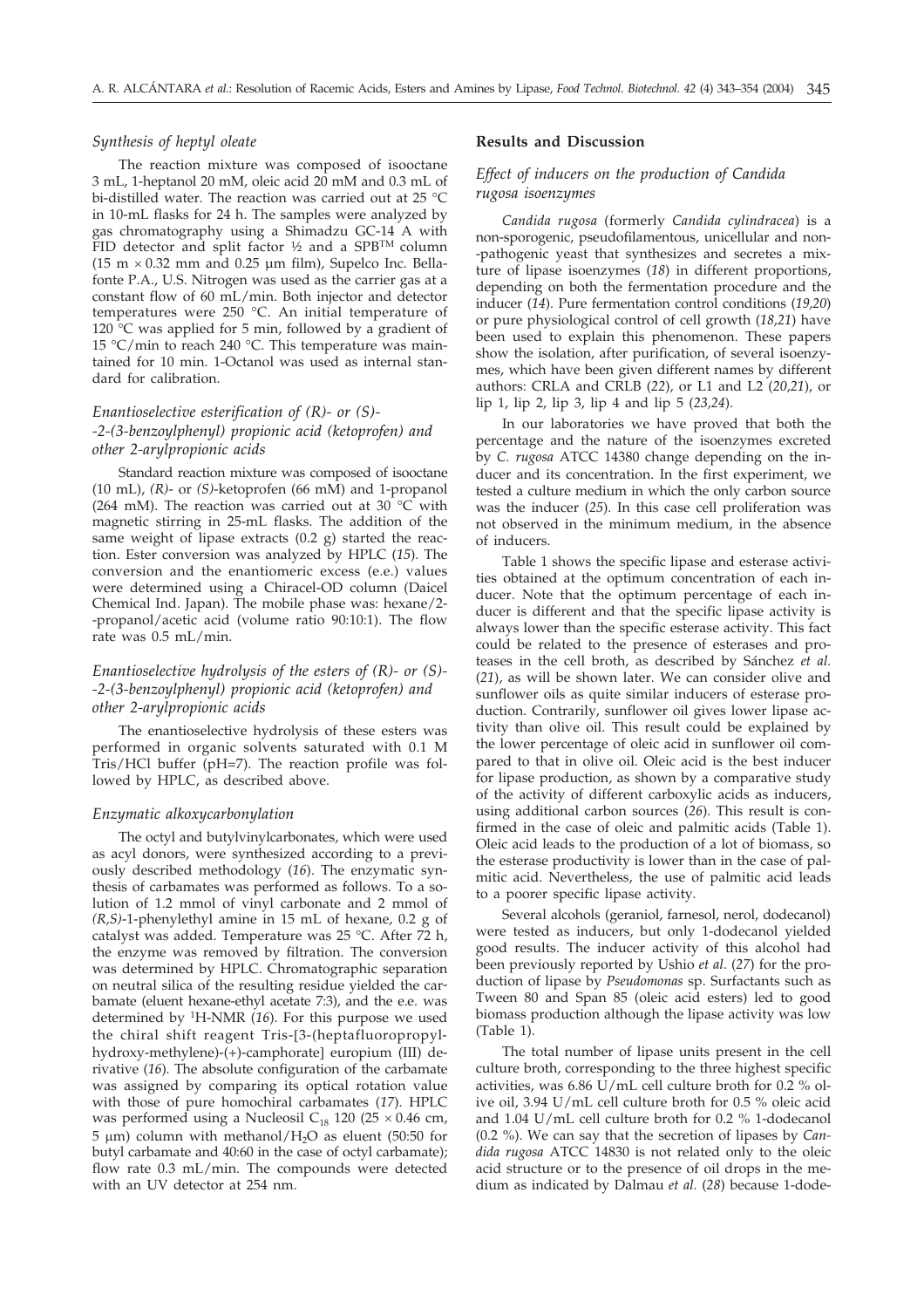| $\varphi$ (inducer) / % | d.c.w. <sup>a</sup><br>$(g/50$ mL) | <b>Biomass</b><br>$(10^6 \text{ cell/mL extract})$ | Specific esterase activity<br>$(U/10^6$ cell) | Specific lipase activity<br>$(U/10^6$ cell) |
|-------------------------|------------------------------------|----------------------------------------------------|-----------------------------------------------|---------------------------------------------|
| None                    |                                    |                                                    |                                               |                                             |
| Olive oil $(0.2 %$      | $0.15 \pm 0.01$                    | $49 \pm 15$                                        | $2.0 \pm 0.6$                                 | $0.14 \pm 0.04$                             |
| Sunflower oil $(0.2\%)$ | $0.17 + 0.03$                      | $36 \pm 10$                                        | $2.1 \pm 0.6$                                 | $< 10^{-5}$                                 |
| Oleic acid $(0.5\%)$    | $0.35 \pm 0.02$                    | $219 \pm 10$                                       | $0.56 \pm 0.03$                               | $0.018 \pm 0.001$                           |
| Palmitic acid (1 %)     | $0.18 \pm 0.02$                    | $61 \pm 1$                                         | $2.5 \pm 0.1$                                 | $< 10^{-5}$                                 |
| Dodecanol $(0.2\% )$    | $0.08 \pm 0.02$                    | $40 \pm 5$                                         | $2.0 \pm 0.1$                                 | $0.026 \pm 0.007$                           |
| Tween 80 $(0.5\% )$     | $0.12 \pm 0.01$                    | $51 \pm 3$                                         | $2.8 \pm 0.2$                                 | $< 10^{-5}$                                 |
| Span 85 (0.2 %)         | $0.26 \pm 0.02$                    | $85 \pm 15$                                        | $2.2 \pm 0.5$                                 | $10^{-5}$                                   |
| Glycerol $(0.2\% )$     | $0.04 \pm 0.01$                    | $15 \pm 5$                                         | $0.25 \pm 0.02$                               | $<10^{-5}$                                  |

Table 1. Evaluation of the best inducers and optimum percentage in the production of biomass and lipase

<sup>a</sup> dry weight cell obtained from 50 mL of culture broth

canol is solid at the fermentor temperature and this alcohol induces the production of lipase. A somehow more complex mechanism, such as that postulated by Lotti *et al.* (18), must be involved in the secretion of lipases by the yeast.

The higher specific lipase activity obtained with 1-dodecanol compared to that using oleic acid (see Table 1) is explained by the fact that the first compound supports only low production of biomass. Nevertheless, the absolute lipase units are higher with oleic acid than with 1-dodecanol, as we reported previously (*14*). This finding indicates that lipase production is not simply proportional to the cell growth (*18,28,29*). Similar conclusions were reported by Montesinos *et al.* (*30*). These authors showed that the substrate/biomass ratio is the key variable for the induction of lipase using oleic acid as inducer. Besides, Lotti *et al.* (*18*) have shown that the transport to the periplasmic zone may be the limiting secretion step. Therefore we must conclude that the physical properties and the molecular structure of the inducer are important but not determinant for the enzyme production.

#### *Fermentation of C. rugosa in the best conditions*

The fermentation was scaled up to a 6-liter fermentor using variable stirring speed to maintain the saturation level of oxygen in the cell broth. Minimum culture medium and the same percentages of inducer according to Table 1 were selected.

The fermentation curves obtained with oleic acid (Fig. 1A) are qualitatively similar to those obtained using vegetable oils (data not shown). There is a maximum stirring speed zone where the cells exponentially grow, due to a high oxygen demand (0<*t*<12 h). However, both biomass production and lipase secretion take place earlier with oleic acid than with olive oil. In fact, with olive oil there is a slight delay between the secretion of enzymes and the cell growth. This was previously described by del Río *et al.* for olive oil (*31*) and is related to an inhibitory effect of the glycerol produced from the previously hydrolyzed triglycerides (vegetable oils). Therefore, the observed delay in the secretion of lipase using olive oil as the inducer, compared to oleic



**Fig. 1.** Fermentation profiles of *Candida rugosa* using (A) oleic acid (0.5 %) and (B) 1-dodecanol (0.2 %), in minimum medium. The parameters studied were: biomass  $(10^6 \text{ cell/mL})$  (+), stirring speed (r.p.m.) ( $\blacksquare$ ), and esterase activity (U/mL) ( $\blacksquare$ ), measured in the hydrolysis of PNPA

acid, agrees with literature data (*14,18,27*), which also reports oleic acid as the best inducer (*26*).

The fermentation process with dodecanol (0.2 %) as inducer is shown in Fig. 1B. The stirring speed peak associated with exponential cell growth is delayed com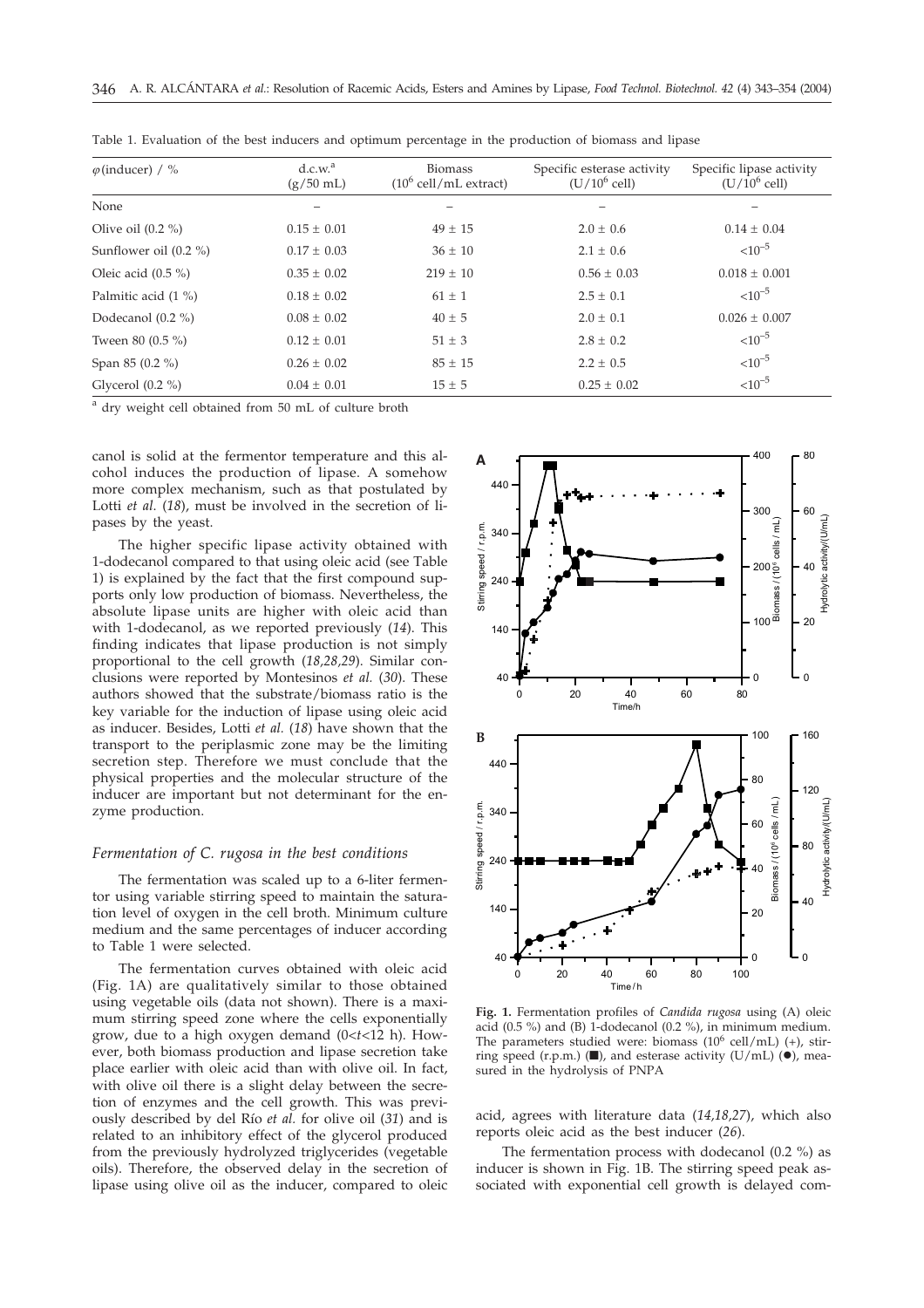pared to Fig. 1A. Further, the biomass and enzyme profiles are different from those observed with the other inducers because the maximum stirring speed is obtained at long fermentation times. Lipase secretion is observed in spite of the small cell growth. One hypothesis that might explain the differences is that it is necessary for the alcohol to be oxidized to lauric acid and that it is lauric acid that induces the production of biomass and the secretion of lipases. The relative proportion of the lipase isoenzymes is very different from the other cases, as will be shown later.

From these results, we suggest that the long chain carboxylic acids (*30*) are the true inducers of enzyme production and that the transport across the cell membrane is the rate-controlling step in the secretion of isoenzymes of *Candida rugosa* lipase (*18*). On the other hand, oleic acid is the best inducer tested, because of the small delay observed in the enzyme secretion. Nevertheless, an alcohol that is solid at 28 °C, such as 1-dodecanol, may be used as carbon source and inducer.

### *SDS-PAGE electrophoresis and isoelectric focusing of the extracts*

SDS-PAGE of two commercial lipases and those obtained in our experimental conditions was performed*.* The results obtained in the densitometric assay are presented in Figs. 2 and 3. As we can see, both commercial preparations present the same quality and quantity of enzymes (Fig. 2). Two lipase peaks, which we will refer to as L1 (60.1 kDa) and L2 (58.4 kDa), were detected. The ratio of peak areas L1:L2 was approximately 80:20. The differences in molecular weights between the literature data and our results could be related to different glycosylation percentages, as described by several authors (*20,21*). If we compare our peaks with the literature, we can deduce that the L1 band should be CRLA and the L2 band should be CRLB (*22*).

We observed 4 extra bands. One of them, at approximately 53.9 kDa, could be the enzyme referred to in previous literature as a protein with an N-terminal composition not found in the Protein Data Bank (*21*). The other bands, at approximately 45.9 kDa, should be a carboxyesterase (*21,32,33*). Between the band of 53.9 kDa and the carboxyesterase of 45.9 kDa, we found a protein of 48.6 kDa, the nature of which is still unknown. We can conclude that the two commercial samples have the same qualitative composition but that the lipase lots have different percentages of protein. This result agrees with Bradford assays (1.2 % of protein, referred to mass, in the case of Sigma lipase and 1.8 % in the case of Roche lipase).

Fig. 3 shows the densitometry profiles obtained after SDS-PAGE of the crude extracts obtained in the fermentation experiments reported in the previous section. The profile for the commercial CRL from Sigma is shown in order to facilitate comparisons. In the case of the extract from the fermentation in which oleic acid was used as the inducer (Fig. 3A), the sample presents the same two peaks of lipases as the commercial preparation, but with the proportion of L2 being greater than that of L1. According to previous literature (*21*), when *C. rugosa* was cultured in this medium with oleic acid as



**Fig. 2.** Densitometry analysis of (A) commercial lipase from Sigma, and (B) commercial lipase from Roche

the only carbon source, only Lip-2 (57.7 kDa) and Lip-3 (62 kDa) (as named by the authors) were secreted. It is possible that our peaks correspond to these enzymes (*i.e*. that L1 is Lip-3 and L2 is Lip-1) but this cannot be affirmed unequivocally. On the other hand, all the esterases and proteins found in commercial samples are present in our crude biocatalysts, although in higher amounts than in the commercial samples.

In the case of the lipase obtained using olive oil as the inducer in the fermentation (Fig. 3B), the densitometric profile is qualitatively analogous to that obtained when oleic acid was used as the inducer (Fig. 3A). Nevertheless, the proportion of lipase relative to the other enzymes is higher in this case than in Fig. 3A. As a consequence, we postulate that the bands at 53.3, 48.6 and 45.9 kDa are induced by oleic acid. The higher enzymatic activity observed in the hydrolysis of *p*NPA by the crude lipase produced using olive oil as the inducer, compared to that obtained with the crude enzyme produced using oleic acid as the inducer (Table 1), could be related to the higher proportion of other hydrolytic enzymes, different from lipases.

In the case when sunflower oil is used as the inducer (Fig. 3C), the lipase peaks are, once again, L1 (60.1 kDa) and L2 (58.4 kDa), with L2 being present in a higher proportion. The bands at 48.4 and 45.9 kDa are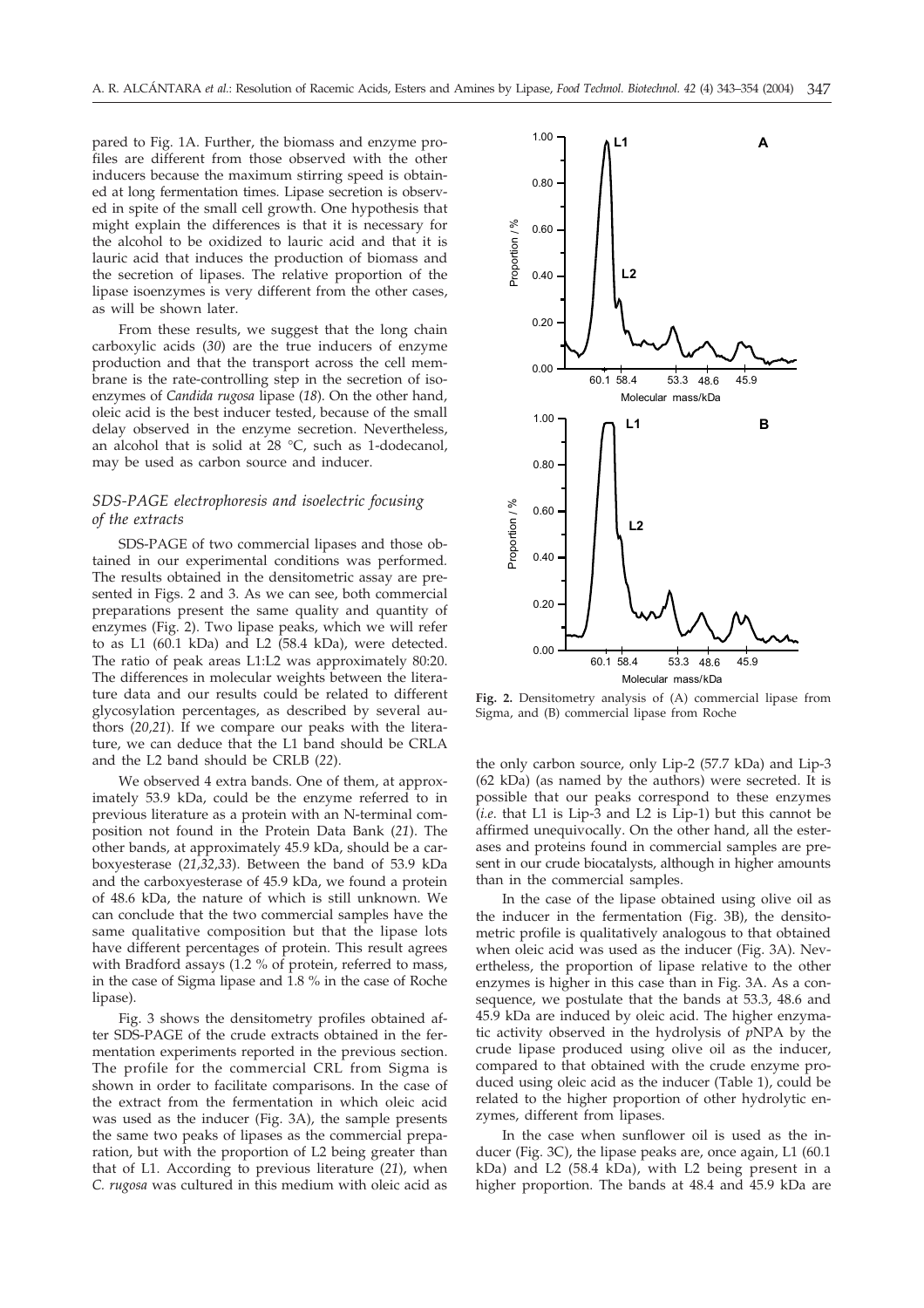

**Fig. 3.** Densitometry analysis of crude lipases of *C. rugosa* obtained with different inducers (%) in minimum medium (—), and comparison with commercial lipase from Sigma (- - -). (A) Oleic acid (0.5 %), (B) olive oil (0.2 %), (C) sunflower oil (0.2 %), (D) 1-dodecanol (0.2 %) and (E) glycerol (0.2 %)

also present at high levels compared to the commercial samples. These enzymes must be esterases that lack lipase activity since, as shown in Table 1, the lipase activity is very low.

Finally, the densitometry pattern of the crude enzyme obtained with 1-dodecanol (Fig. 3D) is completely different from the other cases, showing the importance of the chemical structure of the inducers in the production of extracellular enzymes. Peaks similar to peaks L1 and

L2 of the commercial sample are present, but in the opposite relative proportion (*i.e*. L1<L2). Further, proteins with molecular mass below 44 kDa are the main components of the crude extract. In the extract of the fermentation in which 1-dodecanol was the inducer, there was a new peak, at approximately 55.4 kDa, which corresponds to a protein that has not yet been identified.

In summary, we can conclude that under the conditions in our fermentations L1 is the minor component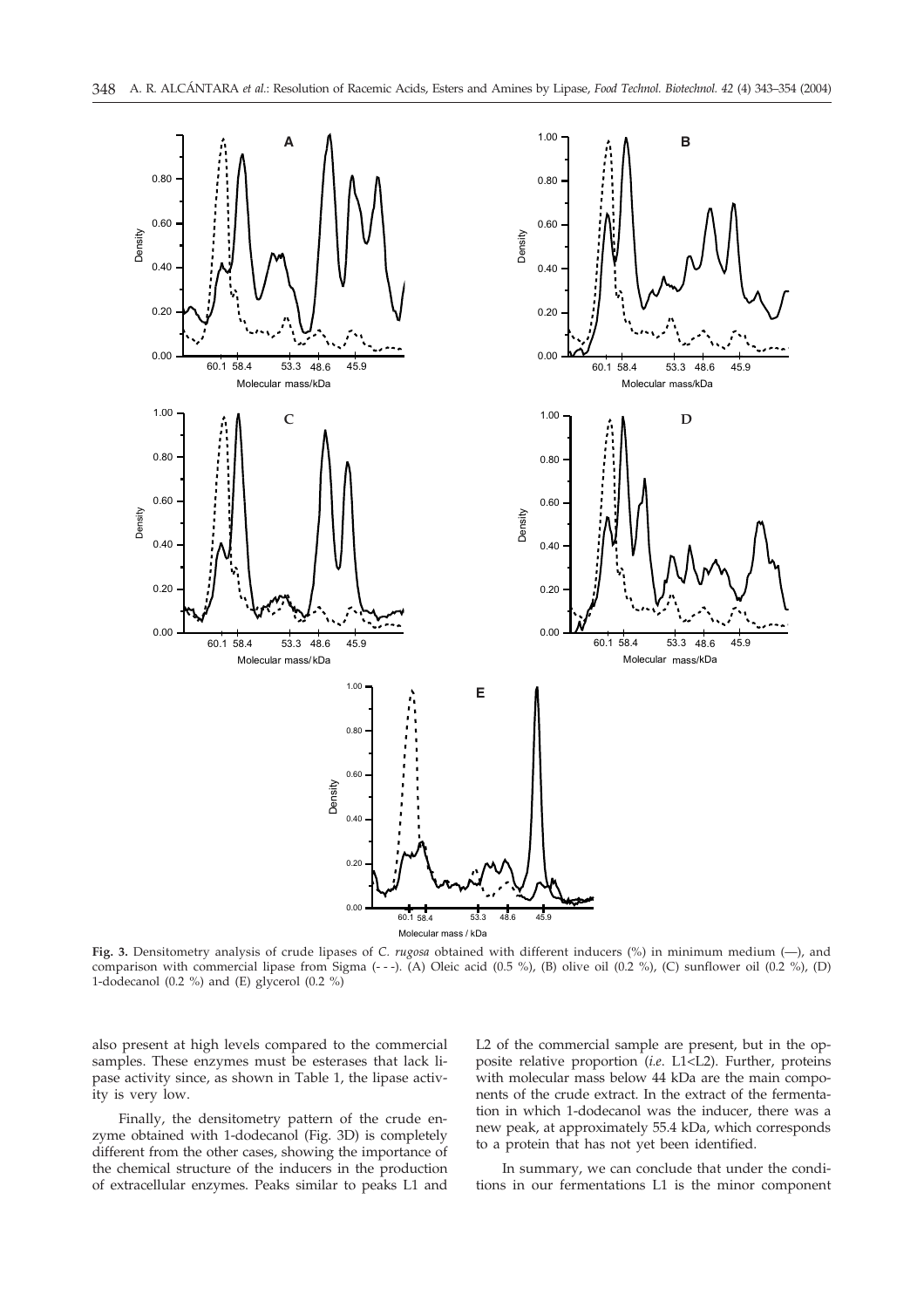(L1<L2), which contrasts with the commercial samples (Fig. 2). Other extracellular proteins with different molecular mass or the same proteins in different relative proportions are produced, depending on the carbon source and inducer used. The percentage of inducer only influences the amount of total protein secreted and not the densitometry profile (data not shown).

To confirm the hypothesis of del Rio *et al.* (*31*) about the inhibitory effect of glycerol on lipase production, we carried out the fermentation using glycerol as the only carbon source. Biomass production was observed (Table 1). The densitometry analysis of crude extracellular enzymes and of the commercial lipase is shown in Fig. 3E. From this graph, we can see that L1 and L2 peaks are very small compared to commercial sample and to the crude lipases obtained by us. This finding indicates that glycerol is not an inducer of lipases. While the secretion of lipases seems to be reduced by glycerol, one of the carboxyesterases of 45.9 kDa (*21,30,33*) is over-expressed, while the other peaks appear in a very low concentration.

### *Characterization of the enzymes of C. rugosa obtained in different degrees of purification*

#### Dialysis and adsorption column purification methods

Dialysis purification of crude *Candida rugosa* commercial sample from Sigma (LCRC) was carried out using a membrane with a 20 kDa cut-off (*34*). The preparation obtained was named LCRS and shows a lower enzymatic activity than the commercial preparation CRL that is described in the literature (*34*).

In addition, this commercial lipase was purified to a higher level than in CRSL, according to the procedure described by Rúa *et al.* (*22*). The results in Table 2 show that highly purified samples L1 and L2 are more active than commercial lipase LCRC. L2 is more active than L1 in both hydrolytic reactions. Unfortunately L1 and L2 are less stable (half lives of 0.28 and 0.23 h) than crude (LCRC) and semi-purified lipase (LCRS). This result can be explained because the lactose monohydrate (*14*) present in the crude lipase (LCRC) is 34.8 % of the biomass

Table 2. Half life, esterase and lipase specific activities of the lipase of *C. rugosa* in preparations of different degrees of purification

| Enzyme | Half life | Stability          |                                 | Esterase              |
|--------|-----------|--------------------|---------------------------------|-----------------------|
|        | h         | factor $\alpha$ /% | Lipase<br>activity <sup>b</sup> | activity <sup>c</sup> |
| LCRC   | 0.5       | 100                | $9.0 \pm 0.5^d$                 | $236 \pm 12^d$        |
| LCRS   | 0.38      | 76                 | $5.0 \pm 0.3^d$                 | $207 \pm 10^d$        |
| L1     | 0.28      | 56                 | $253 \pm 12^e$                  | $14.000 \pm 700^e$    |
| L2     | 0.23      | 46                 | $290 \pm 14^e$                  | $19.100 \pm 0.100^e$  |

a (half life of biocatalysts/half life of LCRC)  $\cdot$  100 b using triolein as the substrate c using *p*-nitrophenyl butyrate d U/mg solid (crude or semi-purified lipase) e U/mg protein

and it is removed in the purification. This monosaccharide acts as a shield against the deactivation associated with the conformational change of the protein, induced by collision between protein and water molecules (*35,36*).

Semi-purification by precipitation with ammonium sulfate or with organic solvents

Due to the increase in the biocatalyst costs associated with purification and because of the fact that the productivity is very low (25 g of commercial lipase gave 100 mg of L2 and 40 mg of L1), we tried to develop other semi-purification methods that would allow us to obtain a biocatalyst with acceptable price and higher catalytic activity compared to LCRC (*37,38*).

These purification methods gave us samples with higher specific lipase activity compared to specific esterase activity (Table 3). Therefore a good purification level of lipase was achieved. Precipitation with ammonium sulfate gave a good catalyst in the hydrolysis of small esters (esterase activity).

In the cases of precipitation with organic solvents, the specific activity increased in the purified fractions. The best biocatalysts were E-CRL and A-CRL (specific lipase activity, Table 3). Three possible mechanisms could

| Table 3. Partial purification of C. rugosa lipase using ammonium sulfate or organic solvent precipitation procedures |  |  |  |  |  |  |
|----------------------------------------------------------------------------------------------------------------------|--|--|--|--|--|--|
|----------------------------------------------------------------------------------------------------------------------|--|--|--|--|--|--|

| Enzyme             | $log P^a$       | Protein<br>$/mg^b$ | Lipase        |                             |                  | Esterase      |                             |                  |  |
|--------------------|-----------------|--------------------|---------------|-----------------------------|------------------|---------------|-----------------------------|------------------|--|
|                    |                 |                    | Activity<br>U | Specific activity<br>(U/mg) | Purif.<br>(fold) | Activity<br>U | Specific activity<br>(U/mg) | Purif.<br>(fold) |  |
| $CRL$ (lot 54)     |                 | 89.6               | 11.9          | 133                         |                  | 88.7          |                             |                  |  |
| $S A- C R Lc$      | -               | 4.3                | 3.4           | 783                         | 5.7              | 6.03          | 1.4                         | 1.4              |  |
| $2P-CRLd$          | 0.16            | 8.9                | 2.8           | 319                         | 2.4              | 5.4           | 0.6                         | 0.6              |  |
| $1P-CRLe$          | 0.34            | 8.6                | 1.9           | 223                         | 1.7              | 2.0           | 0.2                         | 0.2              |  |
| $E-CRLt$           | 0.19            | 4.5                | 1.4           | 317                         | 2.4              | 20.5          | 4.6                         | 4.6              |  |
| CRL (lot85)        | $\qquad \qquad$ | 93.8               | 11.6          | 124                         |                  | 112.6         | 1.2                         |                  |  |
| $A-CRLg$           | 0.16            | 10.8               | 3.7           | 337                         | 2.7              | 28.6          | 2.6                         | 2.2              |  |
| M-CRL <sup>h</sup> | 0.72            | 12.8               | 3.4           | 286                         | 2.3              | 3.1           | 0.2                         | 0.2              |  |
| $2B-CRL1$          | 0.69            | 24.3               | 6.8           | 279                         | 2.2              | 6.6           | 0.3                         | 0.2              |  |
| $1B-CRL$           | 0.88            | 24.7               | 4.6           | 188                         | 1.5              | 3.3           | 0.1                         | 0.1              |  |

<sup>a</sup> log P values of the solvents (39); <sup>b</sup> total amount of protein; <sup>c</sup> 60 % saturation; <sup>d</sup> 40 % 2-propanol/Mes buffer (50 mM, pH=6) on CRL; <sup>e</sup> 30 % 1-propanol/Mes buffer (50 mM, pH=6) on CRL; <sup>e</sup> 30 % acetone/Mes buffer (50 mM, pH=6) on CRL; h 30 % methanol/Mes buffer (50 mM, pH=6) on CRL; <sup>i</sup> 30 % 2-butanol/Mes buffer (50 mM, pH=6) on CRL; <sup>j</sup> 30 % 1-butanol/Mes buffer (50 mM, pH=6) on CRL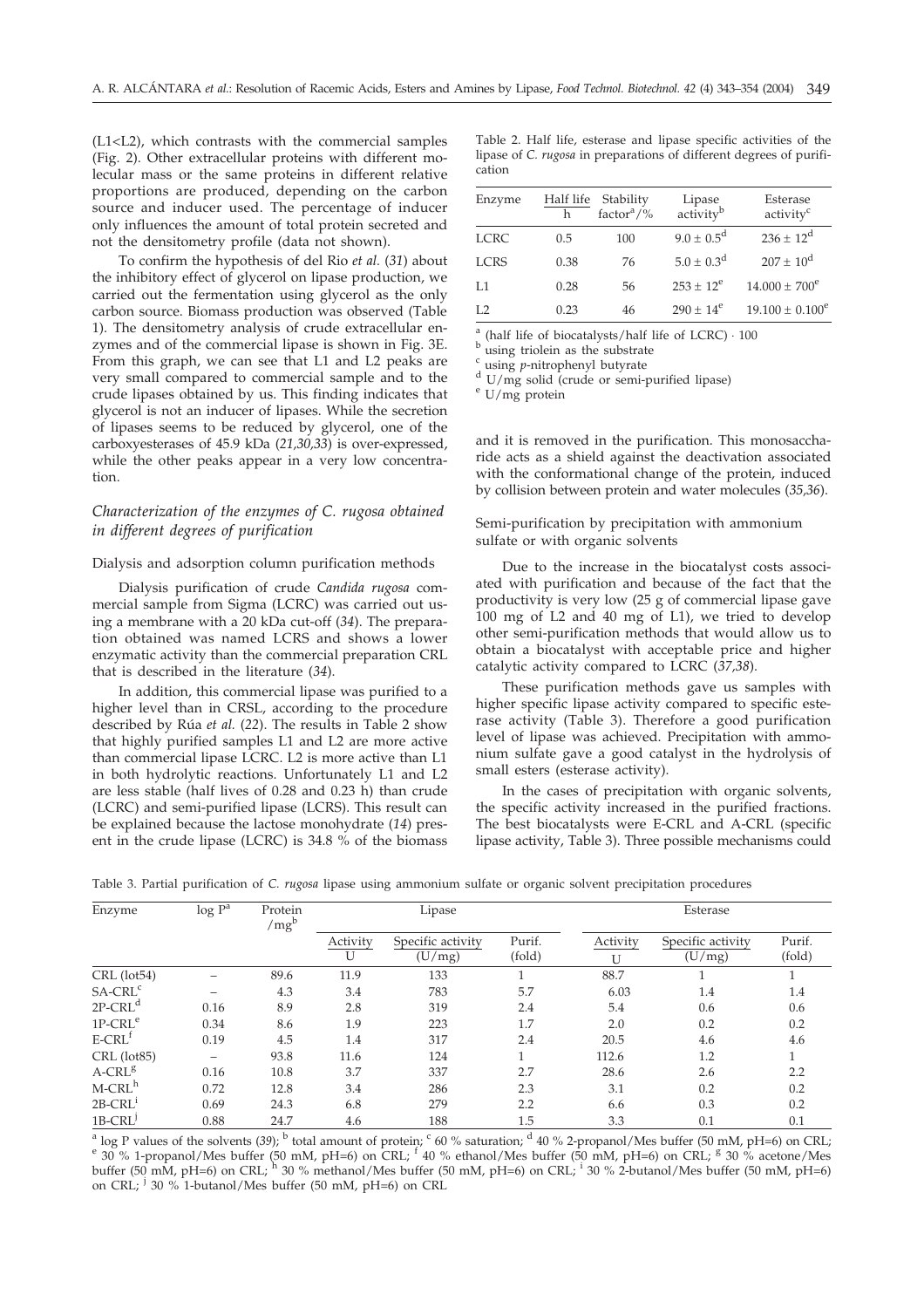be postulated to explain why these treatments increase the specific activity: (*i*) by removing other hydrolytic enzymes (esterases, proteases, *etc*.) with lower enzymatic activities; (*ii*) by removing non-protein contaminants that inhibit the lipase and decrease its catalytic activity (SDS-PAGE shows that the treatment removes small proteins with *M*r<45 kDa); and (*iii*) by changing the conformation of the native lipase and, as a consequence, activating the biocatalysts. The opening of the lid requires a *cis*-*trans* isomerization of a prolyl amide link at residues Ser-91-Pro-92 (*40*). Organic solvents that accelerate the *cis-trans* isomerization of prolyl amide residues have been described (*41*).

Thermal stability assays of these biocatalysts were performed at 50 °C. The activity values were measured using tributyrin as substrate and were fitted using the EXFIT program from the package SIMFIT v.4.0 to a double exponential decay according to the Henley and Sadana model (*42*). Except for SA-CRL and 1B-CRL, our derivatives were more stable than CRL.

#### Stabilization of enzymes

Immobilization by attachment of the protein to a solid support, which increases the rigidity of the protein, is the most useful methodology to stabilize biocatalysts against thermal deactivation and deactivation by organic solvents. In Table 4 we show the results obtained for covalent immobilization on agarose or silica.

Table 4. Stability of several lipases of *C. rugosa* stored at 50 °C in wet conditions

| Lipase      | Support       | Half life/h | Stability factor |
|-------------|---------------|-------------|------------------|
| <b>LCRC</b> |               | 0.5         | 1                |
| <b>LCRS</b> |               | 0.38        | 0.76             |
| L1          |               | 0.28        | 0.56             |
| L2          |               | 0.23        | 0.46             |
| <b>LCRC</b> | Agarose       | 27          | 5.4              |
| <b>LCRS</b> | Agarose       | 16          | 32               |
| <b>LCRA</b> | Agarose       | 5           | 10               |
| <b>LCRB</b> | Agarose       | 4           | 8                |
| <b>LCRC</b> | <b>Silica</b> | 19          | 38               |
| <b>LCRS</b> | <b>Silica</b> | 10          | 20               |
| <b>LCRA</b> | <b>Silica</b> | 5           | 10               |
| <b>LCRB</b> | Silica        | 4           | 8                |

The immobilization was performed by the tosyl method in the case of agarose (*43*) and by the cyanuric chloride method in the case of silica (*44*). The stability at 50 °C in wet conditions is improved in all cases as indicated by the values of the stability factors (ratio between the half life of the immobilised lipases and of the commercial lipase (LCRC)). Relative thermal stability is strongly related to the stability of the native protein. Indeed in both supports (agarose and silica) relative stability is:

$$
LCRC > LCRS > L1 and L2
$$

Therefore, a high purification degree of commercial *C. rugosa* lipase is not interesting for large-scale synthesis, because purified enzymes are costly and have low thermal stability, even when immobilized on different supports.

### *Catalytic activity of various catalyst preparations*

We have shown that many different biocatalysts can be prepared from the classic *Candida rugosa* lipase. These catalysts differ with respect to their isoenzyme composition, thermal stability, water content in the microenvironment and hydrolytic activity. In this section we will compare the catalytic activities of our various preparations in various lipase-catalyzed reactions in organic media and in various hydrolytic reactions in aqueous media. The knowledge of the biocatalyst obtained in the previous sections allows us to explain the relative catalytic activity of the different preparations, showing that enzymes should not simply be considered as a »white magic powder« that will resolve our problems in chemical synthesis. We need a multidisciplinary study of different aspects of the biocatalysts in order to understand their catalytic action and to obtain an appropriate biocatalyst for each particular application that we might wish to scale up.

### Influence of the isoenzyme composition on heptyl oleate synthesis

We propose the synthesis of heptyl oleate, which occurs according to Scheme 1,

### $\mathrm{CH}_3$ -(CH $_2$ ) $_7$ -CH=CH-(CH $_2$ ) $_7$ -COOH + CH $_3$ -(CH $_2$ ) $_5$ -CH $_2$ -OH

### $CH_3$ -(CH<sub>2</sub>)<sub>7</sub>-CH=CH-(CH<sub>2</sub>)<sub>7</sub>-COO-CH<sub>2</sub>-(CH<sub>2</sub>)<sub>5</sub>-CH<sub>3</sub> + H<sub>2</sub>O

#### **Scheme 1**

as a test to confirm the presence of lipases in solid crude biocatalysts, due to the irreproducible nature of the results obtained when these biocatalysts are used in hydrolysis reactions. The problem is that any esterases or proteases present in the crude biocatalyst can contribute to the hydrolytic activities observed (*45*). Our results for heptyl oleate synthesis by several of our preparations are shown in Table 5.

Table 5. Yield of heptyl oleate at 24 h of reaction using crude lyophilised enzymes produced in a fermentation involving minimum medium and the specified concentration of inducer

| Inducer/ $\%$           | Ester yield $(24 h)/\%$ |
|-------------------------|-------------------------|
| Commercial (Roche)      | 92                      |
| Commercial (Sigma)      | 90                      |
| Oleic acid $(0.5\%)$    | 87                      |
| Olive oil $(0.2\% )$    | 78                      |
| Sunflower oil $(0.2 %)$ | 75                      |
| 1-Dodecanol $(0.2\%)$   | 86                      |
| Glycerol $(0.2\% )$     | 13                      |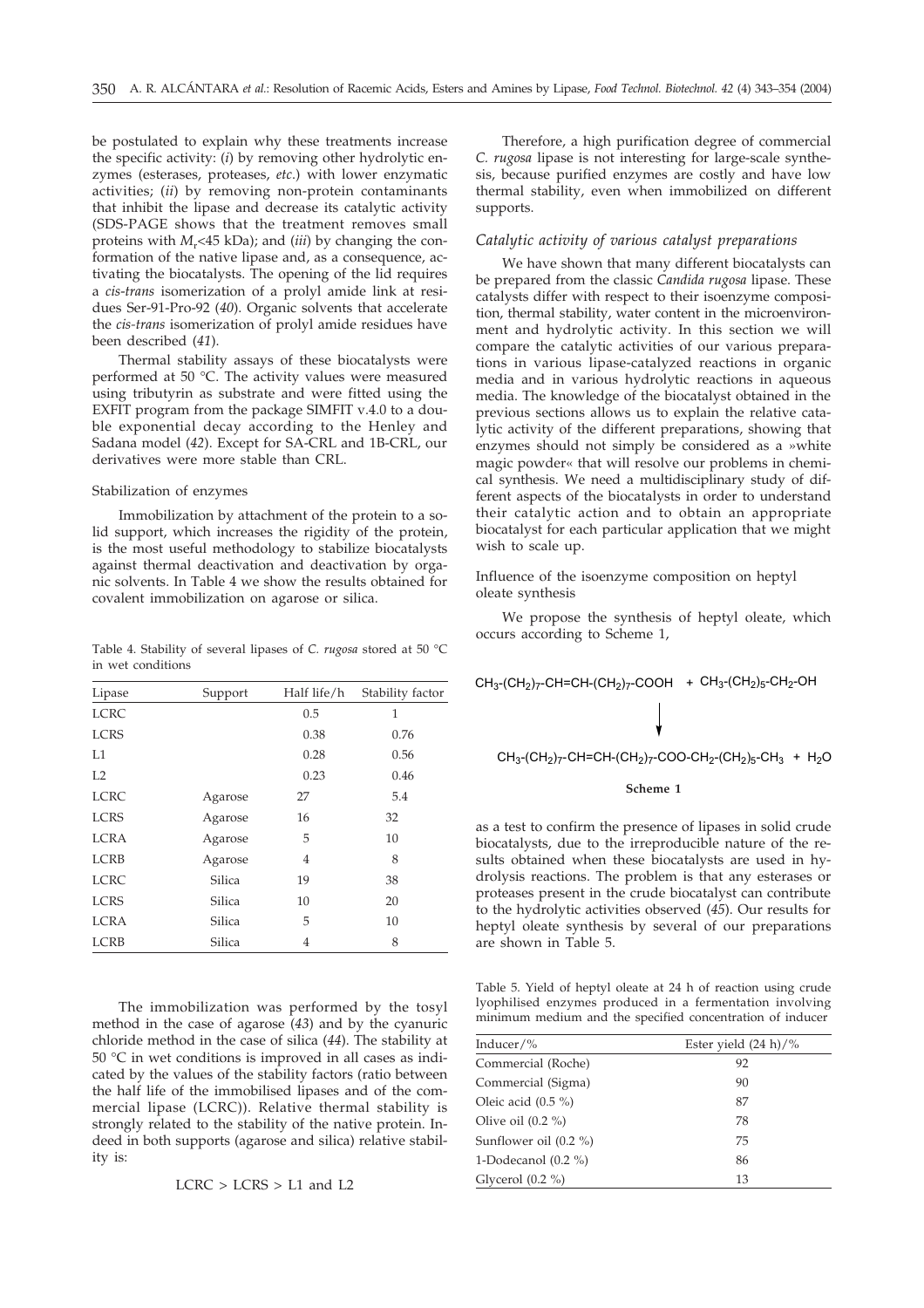Two commercial lipases from different suppliers were also tested. Both gave a similar yield at 24 h (Table 5). This result is consistent with the similar densitometry patterns obtained in Fig. 2, in which both preparations have two main peaks of lipase  $(M_r \approx 60 \text{ kDa})$ . The preparation obtained using glycerol as the inducer  $(0.2 \degree \%)$ , which gave very low lipolytic activity (Fig. 3E), gave a crude biocatalyst with a very low synthetic activity (13 % at 24 h). This result confirms the specificity of this assay as a test for catalytic activity of lipases.

The other crude biocatalysts gave similar ester yields at 24 h (Fig. 3). The values obtained are similar to those obtained with the commercial biocatalysts, in spite of the fact that the relative proportions of L1 and L2 in the commercial crude samples (Fig. 2) and the preparations produced in the present work are opposite. Therefore, this assay is not useful to distinguish between isoenzymes. Besides, these results show that the relative lipase activity measured in hydrolytic reactions (Table 1) is not useful to evaluate the enzymatic activity of crude biocatalysts in reactions catalysed in organic media (see Table 5). This is not surprising, since the two reactions take place under different physical conditions: the hydrolysis reaction is catalysed by a soluble enzyme at an oil/water interface, while the synthesis reaction is catalysed by a solid lyophilised enzyme in a homogeneous organic medium with a water activity value  $(a_w)$ near 1.0 (*46*).

### Influence of the isoenzyme composition on enantioselective esterification of (*R*)- or (*S*)-ketoprofen

The esterification of *(R)*- or *(S)-*ketoprofen with *n*-propanol (Scheme 2) was performed using our enzymes as biocatalysts to explore the ability of the crude lyophilised biocatalysts to recognize large chiral aromatic carboxylic acids. The yields (Table 6) were, in general, low, possibly due to the low water activity value of the medium  $(a_w<0.5)$  (19). The crude biocatalyst obtained from the fermentation that had glycerol as the carbon source was not active, as expected. Very low yields (<5 %) were obtained with the crude lipase produced with sunflower oil or palmitic acid (data not shown).

The commercial lipase was moderately (*S*)-stereoselective in these conditions (*S/R* ratio=8.5), while our lipases were not very stereoselective at all, producing *S*/*R* ratios close to 1. This fact could be related to the different compositions of the mixture of extracellular lipases that we observed for production under different conditions. Commercial lipases (Fig. 2) show near 80 % of L1 and 20 % of L2. Contrarily, crude biocatalysts obtained using oleic acid or olive oil as inducers have L2>L1 (Fig.

Table 6. Enzymatic esterification of (*R*)- or (*S*)-ketoprofen using crude lipases produced in minimum medium

| Inducer/%                      | Yield $(R)$ -<br>ester<br>$(500 h)/($ %) | Yield $(S)$ -<br>ester<br>$(500 h)/($ %) | e.e./%<br>(S/R) |
|--------------------------------|------------------------------------------|------------------------------------------|-----------------|
| Commercial lipase <sup>a</sup> | 2                                        | 17                                       | 79              |
| Oleic acid (0.5 %)             | 10.8                                     | 13.2                                     | 10              |
| Olive oil $(0.2 \%)$           | 8.5                                      | 11.6                                     | 15              |
| 1-Dodecanol (0.2 %)            | 12.8                                     | 11                                       | 7.5 $(R > S)$   |

<sup>a</sup> commercial lipase from Roche

3). Therefore we can hypothesise that L2 is *R-*stereoselective while L1 is *S*-stereoselective.

Crude lyophilised lipase obtained using 1-dodecanol as inducer and carbon source shows opposite enantioselectivity. This result indicates that changing the structure of the inducer from a fatty acid to a fatty alcohol not only changes the fermentation curves (Figs. 1A and 1B) but also the relative proportion and composition of the isoenzymes in the bands L1 and L2. Nevertheless, this affirmation is only qualitative because 5 lipase genes have been cloned and expressed (*23,24*). As a consequence, we should have to accept that our L1 and L2 are mixtures of isoenzymes.

Influence of the isoenzyme composition on enzymatic alkoxycarbonylation of 1-phenylethylamine

We explored the alkoxycarbonylation of *(R,S)*-1 phenylethylamine with *n*-butyl or *n*-octyl vinyl carbonate to give carbamates (Scheme 3).

Usually, a moderate e.e. is achieved (*16*) with commercial lipases. As expected, carbamate was not obtained with the enzyme produced with glycerol as inducer (Table 7). These results support the presence of esterases in this crude biocatalyst.

Generally, better yields were achieved using *n*-butyl than *n*-octyl vinylcarbonate as acyl donor, probably due to steric reasons associated with the acyl donor reagent. The process was *(R)*-stereoselective, as described for several commercial lipases (*16*). Nevertheless, the yield and the enantiomeric excess are different for each crude biocatalyst. These differences must be related to the different amount of lipase and to the different percentages of isoenzymes in the lyophilised crude biocatalysts. The result achieved with the lipase obtained using olive oil (2 %) as the inducer is very interesting. In order to interpret these results, it would be necessary to determine



(*R)- or (S*)-ketoprofen (*R)- or (S*)-ketoprofen *<sup>n</sup>*-propyl ester

**Scheme 2**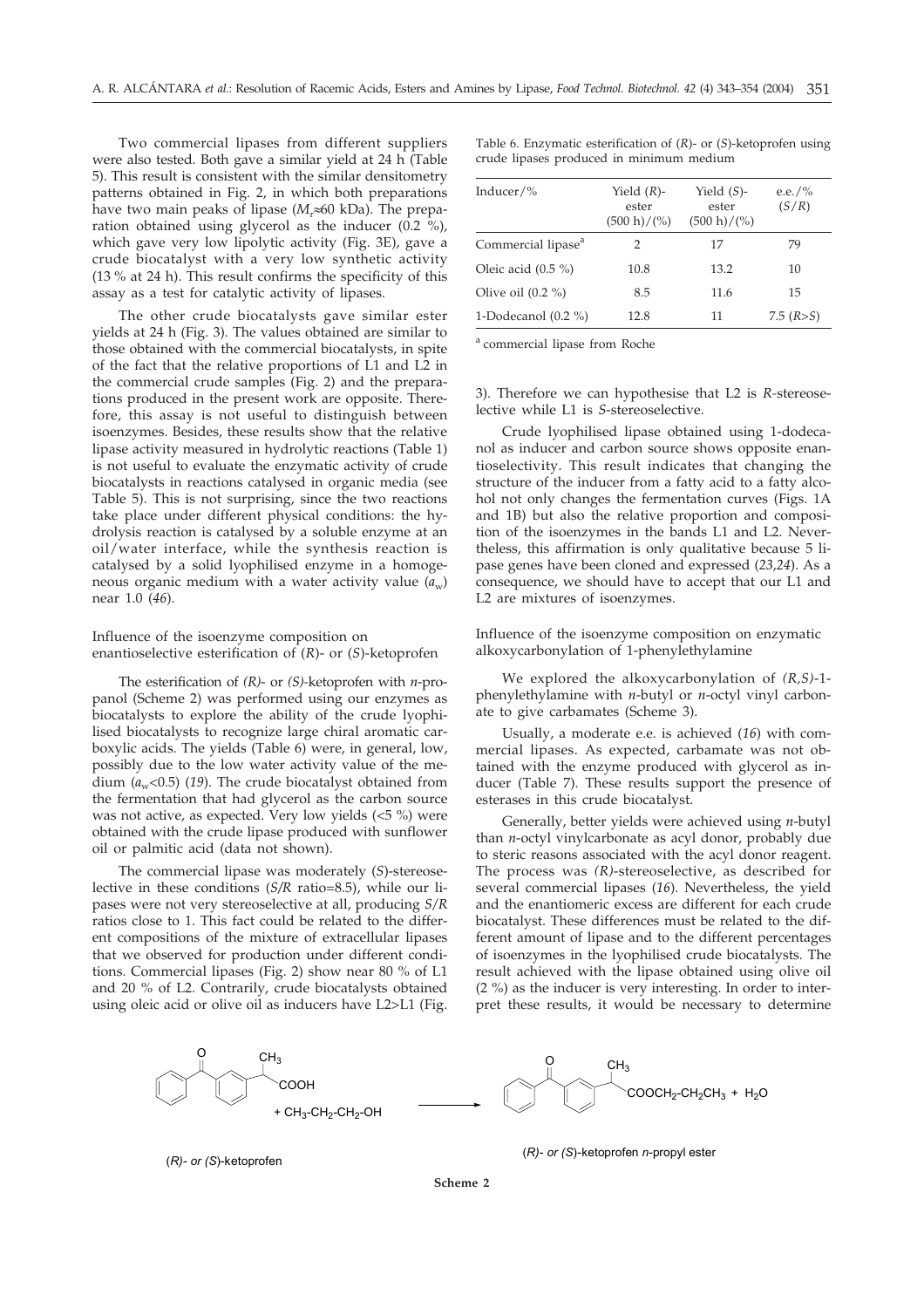

Table 7. Enzymatic alkoxycarbonylation of (*R,S*)-1-phenyl-ethylamine with *n*-butyl or *n*-octyl-vinyl-carbonate

| Inducer/ $\%$                     | with $n$ -butyl-<br>vinyl-carbonate |                 | with <i>n</i> -octyl-vinyl-<br>carbonate |                 |
|-----------------------------------|-------------------------------------|-----------------|------------------------------------------|-----------------|
|                                   | Yield<br>$(72 h)/\%$                | e.e./%<br>(R>S) | Yield<br>$(72 h)/\%$                     | e.e./%<br>(R>S) |
| Commercial<br>lipase <sup>a</sup> | 77                                  | 30              | 41                                       | 30              |
| Oleic acid<br>$(0.5\%)$           | 34                                  | 19              | 41                                       | 20              |
| Olive oil<br>$(0.2\% )$           | 57                                  | 28              | 10                                       | 99              |
| 1-Dodecanol<br>$(0.2\% )$         | 65                                  | 48              | 1                                        | n.d.            |
| Sunflower oil<br>$(0.2\% )$       | 24                                  | 44              | 6                                        | n.d.            |

<sup>a</sup> commercial lipase from Roche

n.d. not determined

the stereoselectivity of each isoenzyme: lip 1 to lip 5 (*23,24*). Unfortunately, a large amount of biocatalyst would be necessary to perform such a study.

### Influence of the purification degree on catalytic activity of purified lipases L1 and L2

The hydrolysis of ethyl esters of different (*R,S*)-2- -arylpropionic acids was performed with lipases of different purification degrees in order to determine the catalytic activity of these enzymes against unnatural substrates.

In all cases the amount of protein was 1.72 mg, but the amount of biocatalyst was different, due to the different purification degree of the enzymes. The greater the purification degree the greater the yield. This behaviour is associated with an increase in the specificity constant  $(k_s=k_{cat}/K_m)$  as described by Gu and Sih (47). This situation is general for all the substrates tested (*48*).

LCRS is more active than LCRC. This behaviour is opposite to that observed in the hydrolysis of olive oil or of *p*-nitro-phenylacetate (Table 2). This could be related to the different structure of the carboxylic acids (oleic acid is linear and aliphatic, while the 2-arylpropionic acids are branched and have an aromatic ring). In Fig. 4 we show that, depending on the structure of the substrate, the yield achieved is different for each biocatalyst. Therefore, the hydrolysis of esters is a good reaction to compare the biocatalysts, better than alkoxycarbonylation of amines because a low amount of biocatalyst is necessary. In all cases, high e.e. values are achieved. Probably these good results are associated with the value of  $a_{\rm w}$ , which was maintained near 1.0 (Fig. 4) (*35,36*).

Relative reactivity of the ethyl esters is: (*R,S*)-2-(4- -isobutyl phenyl)-propionic acid (ibuprofen)  $\geq (R,S)$ -2- $-(6'$ -methoxy-2-naphthyl)propionic acid  $\geq (R,S)$ -2-(3-benzoyl-phenyl)-propionic acid (ketoprofen). This behaviour is related to the steric hindrance associated with the aromatic ring. In all cases the hydrolysed ester was the (*S*)- -isomer with 98 % e.e. and yields near 50 %.

### Influence of the support on the hydrolysis of (*R,S*)-2-arylpropionate ethyl ester

Since the hydrolysis of esters of 2'-arylpropionic acids is the most interesting reaction to compare the new biocatalysts, we performed the reaction using immobilised biocatalysts. LCRS was immobilised because it is purer, more active in hydrolysis and as stable as LCRC (Table 4). Such immobilized biocatalysts are interesting for the resolution of non-steroidal anti-inflammatory drugs with a 2-arylpropionic acid structure, as is shown in Table 8. Good e.e. values are obtained and there is not a dramatic effect of the support in the process.

#### Re-use of the biocatalysts

After the first assay (168 h) each solid biocatalyst was recovered, washed and re-assayed with fresh substrate mixture in the same experimental conditions as the first experiment. This process was repeated three times. The immobilized derivatives retained 80 % of their initial activity after 336 h. However, the immobilized lipase lost 50 % of this original activity after the fourth re-use. The immobilized derivatives presented greater operational stability when the reactions were carried out in a packed bed reactor (95 % of activity retained after 400 h) (*49*).

#### **Conclusion**

The widely used crude lipase from *C. rugosa* is a very complex biocatalyst because of the fact that there are at least 5 lipase genes present in the yeast. Each gene is expressed under different micro-environmental conditions. As a result, the composition of the lipase preparation, in terms of the relative proportions of the various isoenzymes, depends on the experimental conditions. Conse-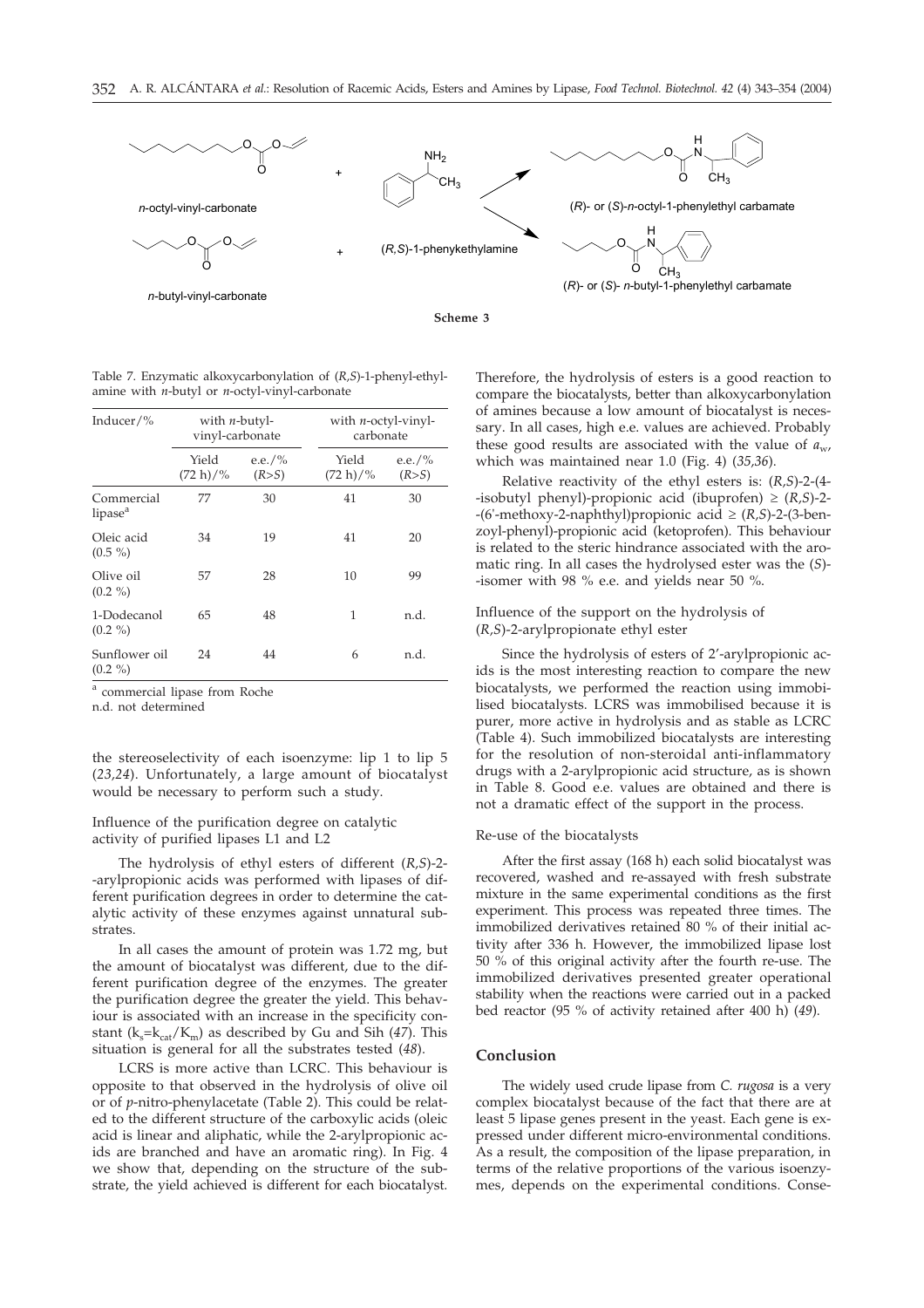

**Fig. 4.** Hydrolysis of different racemic esters of (*R,S*)-2-arylpropionic acid using *Candida rugosa* lipase, in different purification degrees: commercial lipase from Sigma (LCRC (.); semi-purified lipase (LCRS ( $\blacktriangle$ )); purified lipase (L2 ( $\blacktriangle$ )). (A) ethyl ester of (*R*,*S*)--2-phenylpropionic acid; (B) ethyl ester of (*R,S*)-2-(4-isobutylphenyl) propionic acid; (C) ethyl ester of (*R,S*)-2-(6'-methoxy-2-naphthyl) propionic acid; (D) ethyl ester of 2-(3'-benzoylphenyl) propionic acid

Table 8. Enantioselective hydrolysis of esters of racemic steroidal anti-inflammatory drugs using immobilized biocatalysts. Lipase LCRS immobilized on different supports

| Support       | Substrate  | Yield in acid<br>$(168 h)/\%$ | e.e./%<br>(S>R) |
|---------------|------------|-------------------------------|-----------------|
| Alumina       | Ibuprofen  | 31                            | 100             |
|               | Ketoprofen | 14.5                          | 95              |
|               | Naproxen   | 34                            | 98              |
| <b>Silica</b> | Ibuprofen  | 24                            | 98              |
|               | Ketoprofen | 20.5                          | 97              |
|               | Naproxen   | 29                            | 100             |
| Agarose       | Ibuprofen  | 9.5                           | 100             |
|               | Ketoprofen | 21                            | 94              |
|               | Naproxen   | 20                            | 95              |

quently, the catalytic activity and enantioselectivity are not reproducible when different lots from the same or different suppliers are used. Strategies to obtain reproducible biocatalysts include controlling the conditions in the fermentor and purifying or semi-purifying the lipolytic product. Heptyl oleate synthesis, alcoxycarbonylation of amines and hydrolysis of the esters of ketoprofen are excellent test reactions for lipase samples.

#### **References**

- *1.* K. H. Jaeger, S. Ransac, B. W. Dickstra, C. Colsoc, M. van Henvel, O. Misset, *FEMS Microb.Rev. 15* (1984) 29–63.
- *2.* A. Kovac, H. Scheib, J. Pleiss, R. D. Schmidt, F. Paltauf, *Eur. J. Lipid. Sci. Technol. 102* (2000) 61–77.
- *3.* F. Cárdenas, E. Álvarez, M. S. de Castro-Álvarez, J. M. Sánchez-Montero, S. Elson, J. V. Sinisterra, *Biocatal. Biotransform. 19* (2001) 315–329.
- *4.* F. Cárdenas, E. Álvarez, M. S. de Castro-Álvarez, J. M. Sánchez-Montero, M. Balmaceda, S. Elson, J. V. Sinisterra, *J. Mol. Catal. B-Enzym. 14* (2001) 111–123.
- *5.* F. Martínez-Alzamora, A. R. Alcántara, J. V. Sinisterra, J. M. Sánchez-Montero: Characterisation of Two New Lipases from *Pseudomonas cepacia* and *Fusarium oxysporum*. In: *Recent Research Development in Biotechnology and Bioengineering, Vol. 5,* Research Signpost, Trivandrum (2003) pp. 55–64.
- *6.* M. Arroyo, J. V. Sinisterra, *J. Org. Chem. 59* (1994) 4410– 4417.
- *7.* D. R. Duarte, E. Castillo, E. Bárzana, A. López-Mungía, *Biotechnol. Lett. 22* (2000) 1811–1814.
- *8.* F. J. Plou, M. A. Cruces, M. Ferrer, G. Fuertes, E. Pastor, M. Beranbé, M. Christensen, F. Comelles, J. L. Parra, A. Ballesteros, *J. Biotechnol. 96* (2002) 55–66.
- *9.* S. M. Roberts: *Biocatalysis for Fine Chemical Synthesis,* Wiley & Sons, New York (1999).
- *10.* H. Stamatis, P. Cristakopoulos, D. Kekos, B. J. Macris, F. N. Kolisis, *J. Mol. Catal. B-Enzym. 4* (1999) 229–236.
- *11.* A. Kamal, M. Sandbhor, K. Ahmed, S. F. Adil, A. A. Shaik, *Tetrahedron: Asymmetry, 14* (2003) 3861–3866.
- *12.* M. J. Sorgedrager, R. Malpique, F. van Rantwijk, R. Sheldon, *Tetrahedron: Asymmetry, 15* (2004) 1295–1299.
- *13.* M. S. de Castro, J. V. Sinisterra, *Tetrahedron, 54* (1998) 2877– 2892.
- *14.* P. Domínguez de Maria, J. V. Sinisterra, *Tetrahedron, 55* (1999) 8555–8566
- *15.* J. M. Moreno, M. J. Hernáiz, J. M. Sánchez-Montero, J. V. Sinisterra, M. T. Bustos, M. E. Sánchez, J. F. Bello, *J. Mol. Catal. B-Enzym. 2* (1997) 177–184.
- *16.* M. S. de Castro, P. Domínguez, J. V. Sinisterra, *Tetrahedron*, *56* (2000) 1387–1391.
- *17.* M. Pozo, V. Gotor, *Tetrahedron*, *49* (1993) 4321–4326.